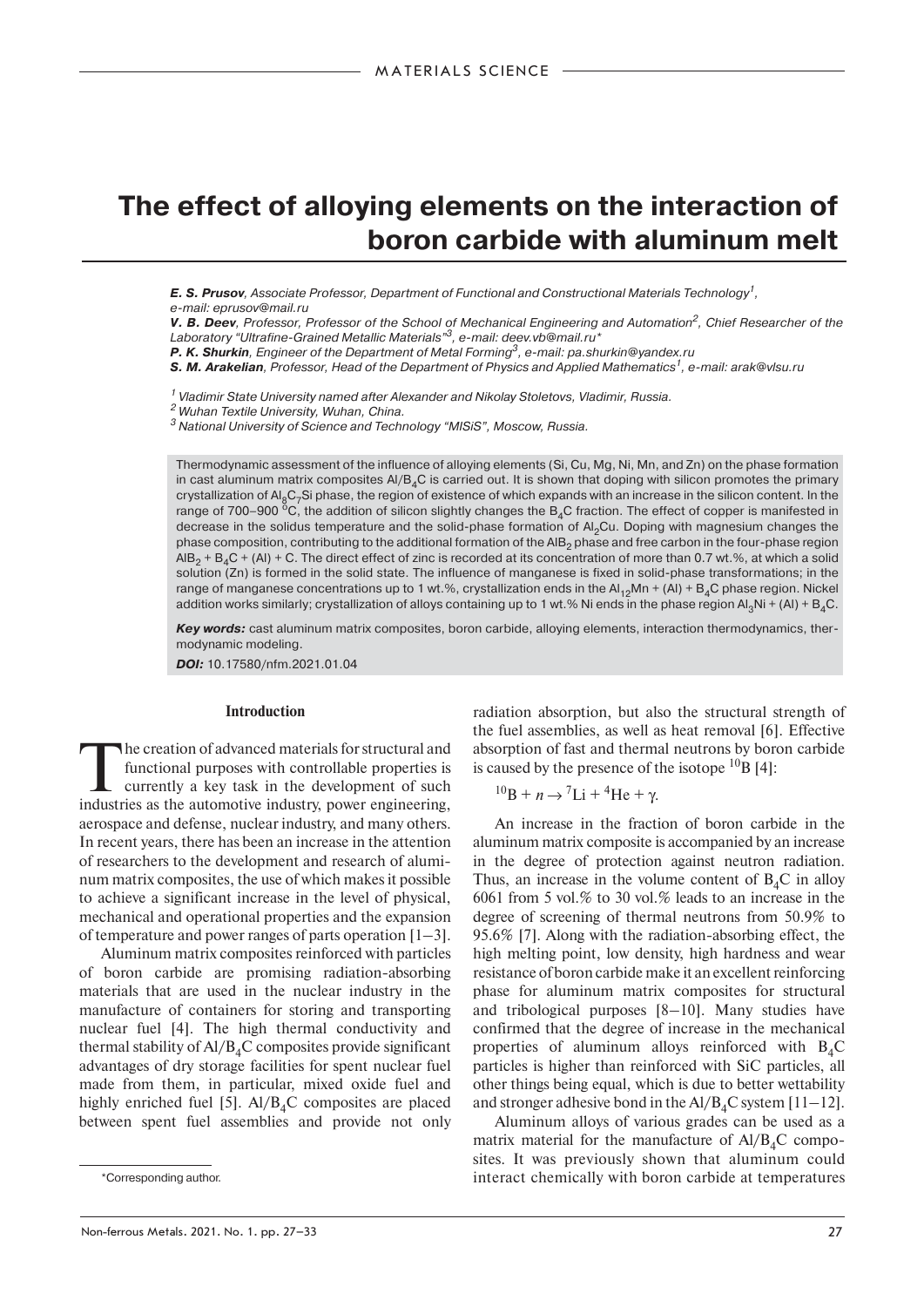above 700  $^{\circ}$ C with the formation of AlB<sub>2</sub> and Al<sub>3</sub>BC phases [13–15]. Alloying elements in an aluminum alloy can have a significant effect on the nature of the interaction with boron-containing phases [16–18]. For example, alloying aluminum with titanium, zirconium and scandium promotes the formation of barrier layers at the interface with boron carbide, preventing its decomposition due to interaction with the aluminum melt [19]. However, information on the influence of the main alloying elements in aluminum alloys of standard composition on the interfacial interaction in the  $A1/B<sub>4</sub>C$  system is presented in the literature rather limited. At the same time, understanding the processes of phase formation in this system in the presence of various alloying elements will make it possible to purposefully control the structure of cast aluminum matrix composites reinforced with boron carbide particles.

The aim of this work is a thermodynamic assessment of the influence of alloying elements (Si, Cu, Mg, Ni, Mn, and Zn) on the processes of phase formation in the  $Al/B_4C$ <br>system.

## **Methods**

Polythermal sections were constructed according to the CALPHAD methodology (CALculation of PHAse Diagrams) using the Thermo-Calc program and the TCAl4.0 database. The sections were created based on the concentration of elements and temperature. The general view of the section was a state diagram, which makes it possible to estimate the equilibrium phase composition when the temperature changes from the liquidus line to room temperature. In the case of complex phase transformations accompanied by a significant number of regions of phase equilibria, the region responsible for these transformations was enlarged and presented as a separate fragment of the diagram with characteristic temperatures and concentration of the alloying component.

Based on the stoichiometric  $B : C$  ratio in the  $B<sub>4</sub>C$ compound, we selected the element concentrations of 4.03 wt.% B and 1.09 wt.% C, which, under the condition of suppressing the formation of the  $Al_4C_3$  phase ( $Al_4C_3$  = = SUSPENDED), ensure the stability of the 5 wt.%  $\angle B_4C$ fraction. After selecting a number of elements of the Al –  $B - C - X$  system (where  $X = Si$ , Cu, Mg, Ni, Mn, Zn), the corresponding element contents were added, in particular, 4.03 wt.% B, 1.09 wt.% C, and 1.00 wt.% *X*. The last value was taken as the boundary concentration, which provides a general representation of the effect of the alloying element on the character of crystallization of the  $Al - 5$  wt.%  $B_4C$  composite.

The calculation of the dependences of the mass fraction of phases and their composition on the content of the alloying element *X* (Si, Cu, Mg, Ni, Mn, Zn) and temperature in the range of  $700-900$  °C was carried out using the Thermo-Calc v.3.1 and database TCAl4.0 in the "Properties diagram" mode. Similar to the constructed polythermal sections, the calculations were performed with the suppression of the formation of the  $Al_4C_3$  phase.

After selecting the database and entering the content of the elements, a constant temperature was set, at which the calculation was performed. Then, a step of  $0.02$  wt.% was used, with which the change in the concentration of the alloying element was calculated. Thus, the specified amount of the alloying element was 0, 0.02, 0.04, 0.06 ... 0.98, and 1.00 wt.%. After the transition to the visualization area, the dependent parameters were selected, in particular, the amount of phase in wt.% and the amount of a component in the phase in wt.%. The iterations were carried out at temperatures of 700, 750, 800, 850, and 900  $^{\circ}$ C.

## **Results and discussion**

Phase diagram of the  $AI - B - C$  ternary system allows one to estimate the critical temperatures and trace the formation of possible phases. With a given composition Al – 5 wt.%  $B_4C$ , it is assumed that the  $B_4C$  additive will be added into the aluminum melt in the form of a powder material, which does not imply an intense degradation of boron carbide particles with the formation of the  $\text{Al}_4\text{C}_3$ phase. Dissolution of  $B<sub>4</sub>C$  particles in liquid aluminum requires excessive overheating of the melt (above  $\sim$  1500 °C), which is impossible in conventional foundry conditions. Both boron and carbon have extremely low solubility in aluminum (for example, for boron it is less than 0.025 at.% B at the eutectic temperature). The  $\text{Al}_4\text{C}_3$  phase, in turn, has thermodynamically favorable conditions for the formation in the case of separate addition of B and C. In this case, the constructed polythermal section, taking into account the formation of aluminum carbide, indicates its primary crystallization at a low concentration of C  $(-0.25\%)$ even with an excess of boron, in particular, at 4.03 wt.% (**Fig. 1**). At the same time, in the absence of boron, at 1.09 wt.% C, the interval of separation of the  $Al_4C_3$  phase from the liquid exceeds  $1000 \degree C$ , and with an increase in the boron content, this interval narrows significantly, for example, to 100  $\mathrm{^{\circ}C}$  at 6 wt.% B, which is due to the following crystallization of  $B_4C$ . Summarizing, it should be noted that the formation of aluminum carbide seems to be undesirable due to a decrease in the proportion of the reinforcing phase  $B_4C$  and the formation of free boron, which binds to aluminum in the  $AIB<sub>2</sub>$  phase, significantly complicating the phase composition and character of crystallization. On the one hand, the temperature-time parameters of the liquid-phase combining of boron carbide reinforcing particles with an aluminum melt largely determine the composition of the interaction products at the interfacial borders. On the other hand, a change in the composition of interphase layers at the interfaces between the particles and the matrix is possible with the addition of various alloying elements.

The specific concentrations of 4.03 wt.% B and 1.09 wt.% C were selected based on the stoichiometric ratio  $B : C$  in  $B_4C$  compound. With the intentional elimination of the formation of the  $Al_4C_3$  phase from the calculations performed, this amount of B and C should ensure the formation of  $\sim$ 5 wt.% B<sub>4</sub>C practically in the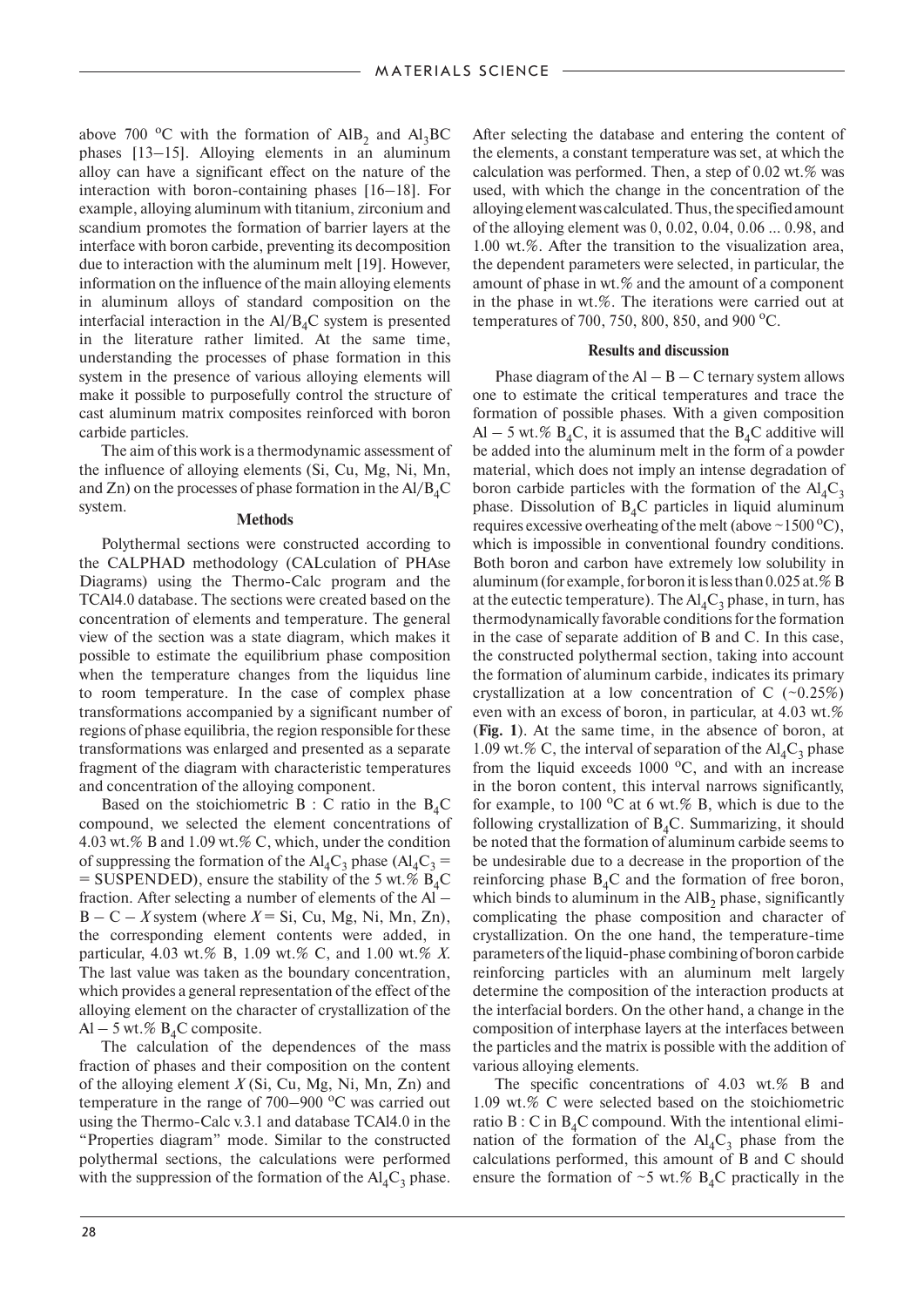entire crystallization range, which makes it possible to simulate the crystallization of the composite material, starting with a liquid solution (**Fig. 2**). In particular, the separation of this phase from the liquid begins at a temperature of 1570  $\rm{^oC}$  with a monotonic increase in the mass fraction up to 2.3% at 1470 °C, up to 4.2% at 1270 °C and reaching  $\sim 5\%$  at 1000 °C. Below this temperature, the value of the fraction of the phase changes slightly; in particular, only a small increase of it by  $0.12$  wt.% is noted.

Alloying with silicon significantly changes the composition of the interaction products. As shown by the polythermal section of the  $Al - B - C - Si$  system at 4.03 wt.% B and 1.09 wt.% C (**Fig. 3**), the addition of only 0.02 wt.% Si promotes the process of primary crystallization of the  $Al_8C_7Si$  phase. With a further increase in the Si content, the region of formation of this phase expands, which is accompanied, first of all, by an increase in the liquidus temperature of the entire system, in particular, to ~1650  $\rm{^{\circ}C}$  at 1 wt.% Si, at an almost constant temperature of separation of the  $B_4C$  phase (1570  $\rm{^o}$ C). Further transformations are associated with the separation from the  $AIB<sub>2</sub>$  phase at a constant temperature of 655  $\mathrm{^{\circ}C}$  solidus at  $\mathrm{^{\sim}0.12{-}0.4}$  wt.% Si and the formation

of a four-phase region  $Al_8C_7Si + B_4C + AlB_2 + (Al)$  until the end of crystallization, at  $\sim 0.42$  wt.% Si peritectic reaction  $B_4C + L \rightarrow Al_8C_7Si + AlB_2 + (Al)$ . It is important to note that with an increase in Si above 0.42 wt.%, the solidus temperature sharply decreases, reaching  $620\degree C$  at 1 wt.% Si. At more than 0.8 wt.% Si, the transformation  $Al_8C_7Si + B_4C + (Al) + L \rightarrow Al_8C_7Si + AlB_2 + (Al) + L$ occurs. After these transformations, accompanied by the decomposition of  $B_4C$ , crystallization is accompanied by the formation of eutectic (Si) at temperatures below  $\sim$ 410 °C. In the technologically significant range of 700– 900 °C, the addition of silicon slightly changes the fraction of the  $B_4C$  phase, in particular, at 1 wt.% Si, it decreases by 0.2 wt.% at 0.6 wt.% of the  $Al_8C_7Si$  phase, which is also accompanied by a change in the composition of the boron-containing phase by 2 wt.% in the direction of increasing B to 80% and decreasing C to 19 wt.%.

The effect of the addition of copper manifests itself much easier in comparison with the addition of silicon, since copper does not form intermediate phases with boron and carbon. At an almost constant liquidus temperature of 1570  $^{\circ}$ C, the separation of the B<sub>4</sub>C phase occurs up to the line responsible for the onset of crystallization



**Fig. 1.** Polythermal sections of the  $AI - B - C$  phase diagram at a constant carbon content of 1.09 wt.% (*a*) and boron of 4.03 wt.% (*b*) without suppressing the formation of the  $\text{Al}_4\text{C}_3$  phase



**Fig. 2.** Polythermal sections of the  $AI - B - C$  phase diagram at a constant carbon content of 1.09 wt.% (*a*) and boron of 4.03 wt.% (*b*) under the condition of suppressing the formation of the  $\text{Al}_4\text{C}_3$  phase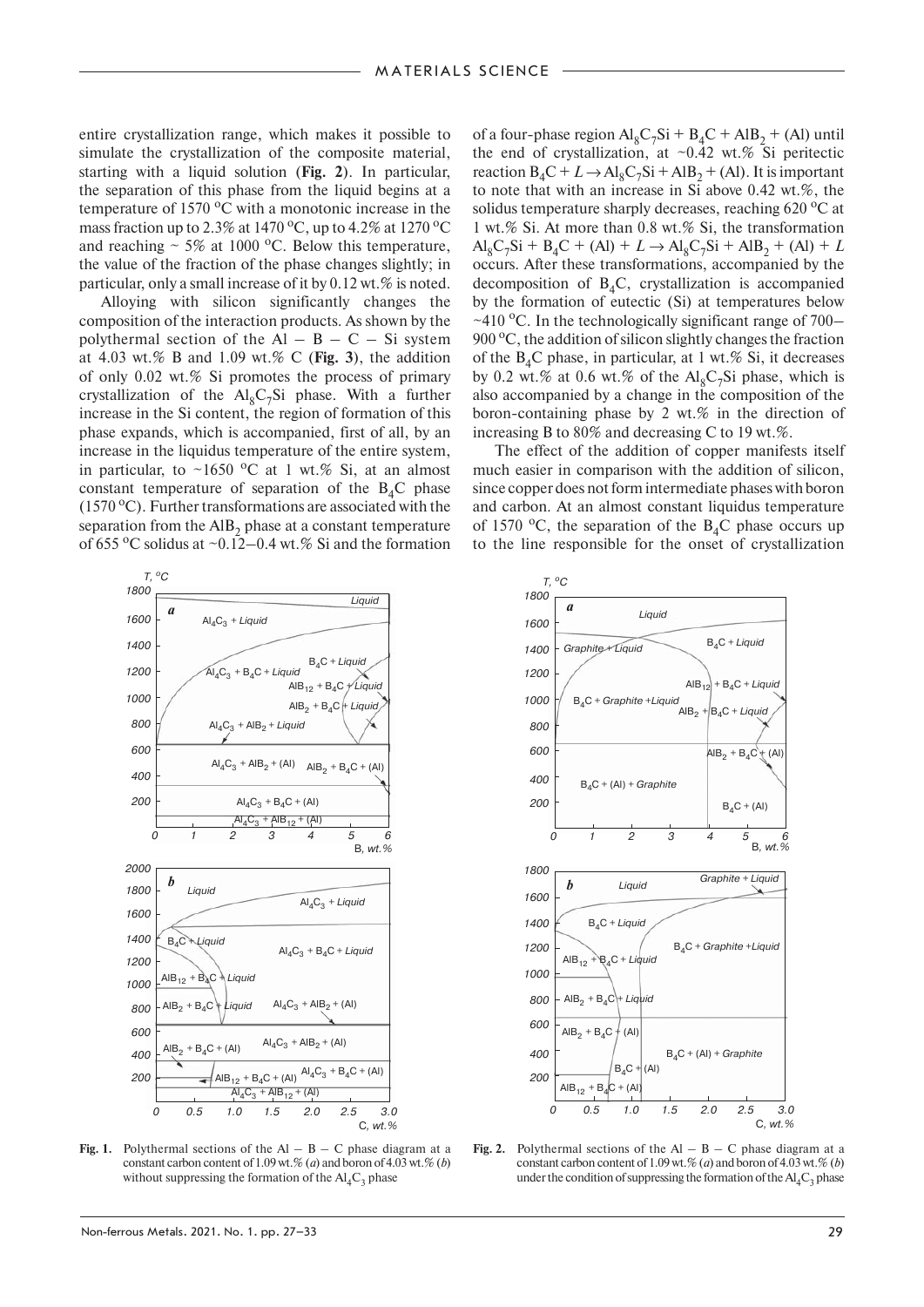of the solid solution (Al). This line, like the solidus line, decreases monotonically with an increase in Cu, which is associated with the occurrence of a eutectic reaction similar to that in the  $Al - Cu$  binary system. So the solidus temperature at 1 wt.% Cu is about 580  $^{\circ}$ C. With a decrease in temperature, the phases (Al) and  $B_4C$  are in equilibrium in the solid state together (**Fig. 4**). Solid-phase precipitation of the  $Al<sub>2</sub>Cu$  phase occurs in the temperature range 225 <sup>o</sup>C (at 0.2 wt.% Cu) to 390 <sup>o</sup>C (at 1 wt.% Cu), which is also comparable to transformations in the binary system. In the temperature range  $700-900$  °C, the amount of  $B_4C$  in the liquid at 4.03 wt.% B and 1.09 wt.% C is practically unchanged and amounts to 5.0–5.1 wt.%. With an increase in the concentration of copper, its equivalent increase in a liquid solution occurs.

Similarly, it was found that with the addition of magnesium there is no change in the liquidus temperature, and the  $B_4C$  phase is formed up to the onset of crystallization of the solid solution (Al) at  $\sim 660 \degree$ C (Fig. 5). At more than 0.12 wt.% Mg, free carbon is formed in the four-phase region  $\text{AlB}_2 + \text{B}_4\text{C} + (\text{Al}) + \text{C}$ . It should be noted that at more than  $0.7$  wt.% Mg, the AlB<sub>2</sub> phase is formed earlier than the solid solution (Al), and an



**Fig. 3.** Polythermal section of the phase diagram of Al–4.03 wt.%  $B -1.09$  wt.%  $C - Si$  in the silicon concentration range from 0 to 1 wt.% (*a*) and its enlarged fragment in the temperature range 600–700 °C (*b*)

increase in concentration to 1 wt.% is accompanied by an expansion of the crystallization range of boron aluminide in the three-phase region  $AIB_2 + B_4C + L$  approximately up to 80  $^{\circ}$ C. In the temperature range 700–900  $^{\circ}$ C, the



Fig. 4. Polythermal section of the phase diagram of Al–4.03 wt.% B –1.09 wt.% C – Cu in the range of copper concentrations from 0 to 1 wt.%



Fig. 5. Polythermal section of the phase diagram for Al – 4.03 wt.%  $B - 1.09$  wt.%  $C - Mg$  in the range of magnesium concentrations from 0 to 1 wt.% (*a*) and its enlarged fragment in the temperature range 600–750 оС (*b*)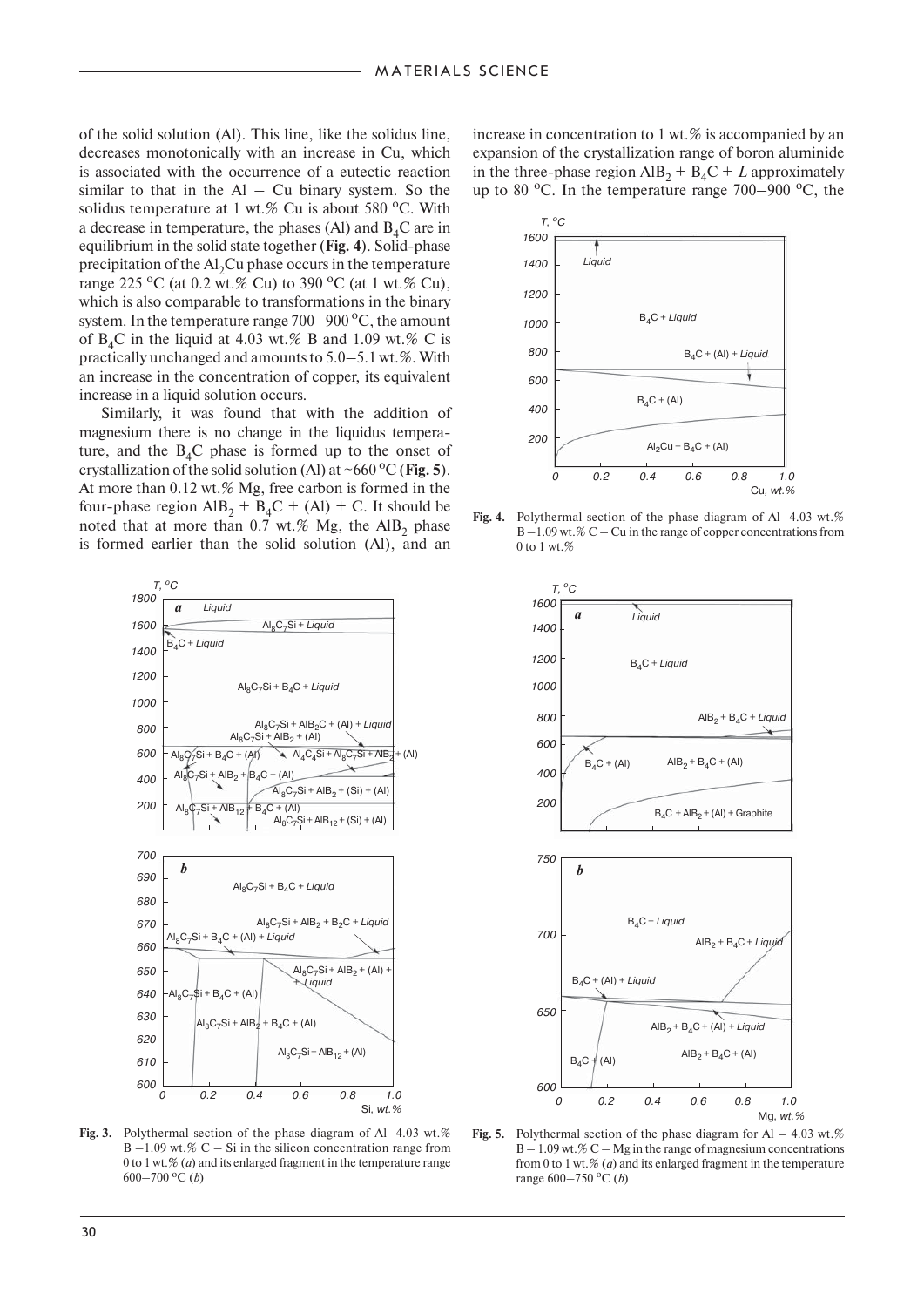amount of  $B_4C$  in the liquid is practically unchanged and amounts to  $\sim$  5.1 wt.%. Magnesium is predominantly found in liquid solution. At 700 °C and 0.97 $-1.00$  wt.% Mg, it is also partially dissolved in the  $AIB<sub>2</sub>$  phase in an amount of more than 38 wt.%.

Zinc has slight effect on the phase composition of the Al – 4.03 wt% B – 1.09 wt% C alloy (**Fig. 6**). The temperatures of liquidus and solidus are practically constant at 1570 and 660 $\mathrm{^oC}$ , respectively. When the latter is reached, a solid solution (Al) is released. The direct effect of zinc is recorded at its concentrations of more than 0.7 wt.% Zn and a temperature of  $\sim$ 10 °C, at which a solid solution (Zn) is formed in the solid state. In the temperature range of  $700-900$  °C, the amount of  $B_4C$  in the liquid is practically unchanged and amounts to 5.0–5.1 wt.%. An increase in zinc concentration is accompanied by its equivalent increase in a liquid solution.

At a constant temperature of liquidus  $(1570 \degree C)$  and solidus (660 $^{\circ}$ C), the effect of manganese on the phase composition of aluminum matrix composites  $AI - B<sub>4</sub>C$  is fixed in solid-phase transformations (**Fig. 7**). In particular, at more than 0.4 wt.% Mn below the solidus line, the  $Mn_3B_4$ phase precipitates, the homogeneity region of which decreases with increasing Mn in favor of the formation of

the  $Al<sub>6</sub>Mn$  phase. Moreover, the  $Mn<sub>3</sub>B<sub>4</sub>$  phase dissolves at a constant temperature of 525 °C with the formation of the composition  $Al_6Mn + (Al) + B_4C$ . At 510 °C, the  $Al_6Mn$ phase is replaced by the  $Al<sub>12</sub>Mn$  phase. Thus, in the range of manganese concentrations up to 1 wt.%, crystallization ends in the  $Al<sub>12</sub>Mn + (Al) + B<sub>4</sub>C$  phase region. In the temperature range of 700–900  $^{\circ}$ C, the amount of B<sub>4</sub>C in the liquid is practically unchanged and amounts to 5.1 wt.%. With an increase in the concentration of Mn, its equivalent increase in the liquid solution occurs, respectively.

By analogy with manganese, at a constant temperature liquidus (1570 °C) and solidus (660 °C), the effect of nickel is fixed in solid-phase transformations (**Fig. 8**). At a concentration of up to 0.4 wt.% Ni, the  $Al_3Ni$  phase appears from the solid solution (Al), and at a higher content, it falls out of the liquid together with the solid solution (Al). Crystallization of alloys in the range of nickel concentrations up to 1 wt.% ends in the Al<sub>3</sub>Ni +  $+$  (Al)  $+$  B<sub>4</sub>C phase region. In the temperature range of 700–900 °C, the amount of  $B_4C$  in the liquid is practically unchanged and amounts to 5.1 wt.%. With an increase in the concentration of Ni, respectively, its equivalent increase in the liquid solution occurs.



Fig. 6. Polythermal section of the phase diagram of Al–4.03 wt.%  $B -1.09$  wt.%  $C - Zn$  in the range of zinc concentrations from 0 to 1 wt.% (*a*) and its enlarged fragment in the temperature range  $0-70$  <sup>o</sup>C (*b*)



**Fig. 7.** Polythermal section of the phase diagram of A  $1 - 4.03$  wt.%  $B - 1.09$  wt.% C – Mn in the range of manganese concentrations from 0 to 1 wt.% (*a*) and its enlarged fragment in the temperature range 450–700 °C (*b*)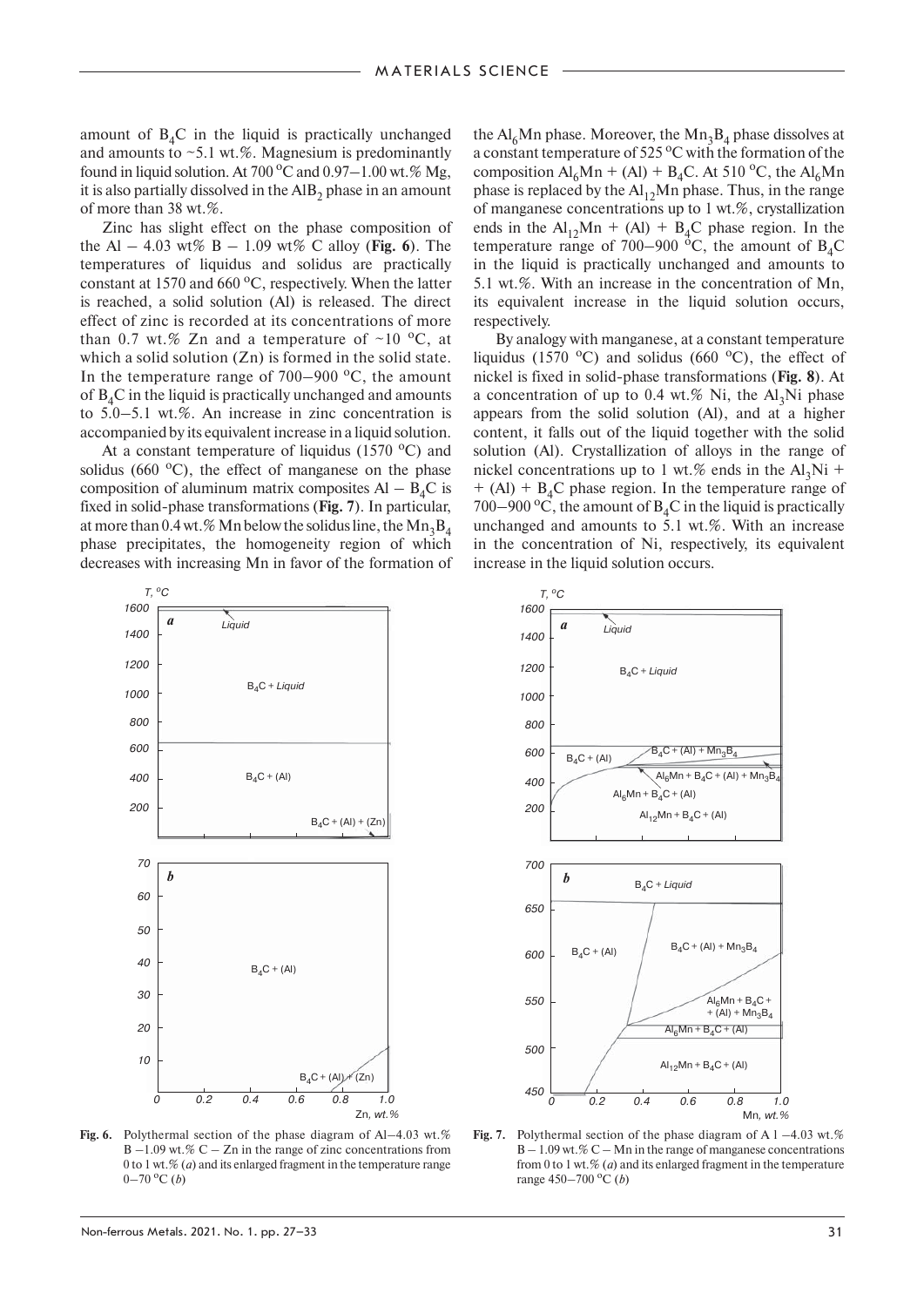

**Fig. 8.** Polythermal section of the phase diagram of Al  $-4.03$  wt.%  $B - 1.09$  wt.% C – Ni in the range of nickel concentrations from 0 to 1 wt. $%$ 

The results of thermodynamic modeling of quaternary systems  $Al - B - C - X$  (where X is an alloying element) can be used in the selection of compositions and development of technologies for obtaining cast aluminum matrix composites with boron-containing phases with increased mechanical properties and functional characteristics. In particular, the data obtained make it possible to trace the possible composition of the interaction products at the interphase boundaries, as well as to assess the likelihood of intensification or suppression of the degradation processes of the exogenous reinforcing phase  $B_4C$  upon the addition of certain alloying elements. The application of the CALPHAD methodology for analyzing the interphase interactions of the components of aluminum matrix composites will help to reduce the development time for new materials, reduce energy, material and labor costs due to the rapid obtaining of sufficiently detailed and accurate information about the structure formation in multiphase systems. **Conclusion**

Using the CALPHAD methodology, an assessment of the influence of alloying elements (Si, Cu, Mg, Ni, Mn, Zn) on the phase formation processes in the preparation of cast aluminum matrix composites Al/  $B_4C$  was carried out. It is shown that doping with silicon provokes the primary crystallization of the  $Al_8C_7Si$ phase, the region of existence of which expands with an increase in the silicon content in the alloy. In this case, in the technologically significant range of  $700-900$  °C, the addition of silicon slightly changes the fraction of the  $B_4C$ phase, in particular, at 1 wt.% Si, it decreases by 0.2 wt.% at 0.6 wt.% of the  $Al_8C_7Si$  phase. The effect of copper is manifested in decrease in the solidus temperature of the entire system and in the solid-phase formation of the  $Al<sub>2</sub>Cu$  compound. Doping with magnesium changes the phase composition of the material, contributing to the additional formation of the  $AIB<sub>2</sub>$  phase and free carbon in the four-phase region  $\text{AlB}_2 + \text{B}_4\text{C} + (\text{Al}) + \text{C}$ .

The direct effect of zinc is recorded at its concentration of more than 0.7 wt.% Zn and a temperature of ~10  $^{\circ}C$ , at which a solid solution (Zn) is formed in the solid state. The effect of manganese on the phase composition of  $Al - B<sub>4</sub>C$  aluminum matrix composites is recorded in solid-phase transformations; in the range of manganese concentrations up to 1 wt.%, crystallization ends in the phase region  $Al<sub>12</sub>Mn + (Al) + B<sub>4</sub>C$ . Nickel addition works similarly; crystallization of alloys in the range of nickel concentrations up to 1 wt.% ends in the phase region  $Al_3Ni + (Al) + B_4C$ .

#### **Funding**

*The reported study was funded by RFBR and ROSATOM, project number 20-21-00038.*

#### **References**

1. Mortensen A., Llorca J. Metal Matrix Composites. *Annual Review of Materials Research*. 2010. Vol. 40, Iss. 1. pp. 243–270.

2. Priyaranjan Samal, Pandu R. Vundavilli, Arabinda Meher, Manas M. Mahapatra. Recent Progress in Aluminum Metal Matrix Composites: a Review on Processing, Mechanical and Wear Properties. *Journal of Manufacturing Processes*. 2020. Vol. 59. pp. 131–152.

3. Prusov E., Deev V., Rakhuba E. Aluminum Matrix in-Situ Composites Reinforced with Mg<sub>2</sub>Si and Al<sub>3</sub>Ti. *Materials Today*: *Proceedings*. 2019. Vol. 11, Pt. 1. pp. 386–391.

4. Zhang P., Li Y., Wang W., Gao Z., Wang B. The Design, Fabrication and Properties of B<sub>4</sub>C/Al Neutron Absorbers. *Journal of Nuclear Materials*. 2013. Vol. 437, Iss. 1-3. pp. 350–358.

5. Lin J., Ran G., Lei P., Ye C., Huang S., Zhao S., Li N. Microstructure Analysis of Neutron Absorber  $AI/B<sub>4</sub>C$  Metal Matrix Composites. *Metals*. 2017. Vol. 7, Iss. 12. 567.

6. Lai J., Zhang Z., Chen X.-G. Effect of Sc and Zr Alloying on Microstructure and Precipitation Evolution of as Cast Al – B4C Metal Matrix Composites. *Materials Science and Technology*. 2012. Vol. 28, Iss. 11. pp. 1276–1286.

7. Lee D., Kim J., Park B., Jo I., Lee S.-K., Kim Y., Lee S.-B., Cho S. Mechanical and Thermal Neutron Absorbing Properties of  $B_4C/A$ luminum Alloy Composites Fabricated by Stir Casting and Hot Rolling Process. *Metals*. 2021. Vol. 11, Iss. 3. 413.

8. Shirvanimoghaddam K., Khayyam H., Abdizadeh H., Karbalaei Akbari M., Pakseresht A.H., Ghasali E., Naebe M. Boron Carbide Reinforced Aluminium Matrix Composite: Physical, Mechanical Characterization and Mathematical Modelling. *Materials Science and Engineering: A*. 2016. Vol. 658. pp. 135–149.

9. Nirala A., Soren S., Kumar N., Kaushal D. R. A comprehensive review on mechanical properties of  $AI-B<sub>4</sub>C$  stir casting fabricated composite. *Materials Today: Proceedings*. 2020. Vol. 21. pp. 1432–1435.

10. Canute X., Majumder M. C. Investigation of Tribological and Mechanical Properties of Aluminium Boron Carbide Composites Using Response Surface Methodology and Desirability Analysis. I*ndustrial Lubrication and Tribology*. 2018. Vol. 70, Iss. 2. pp. 301–315.